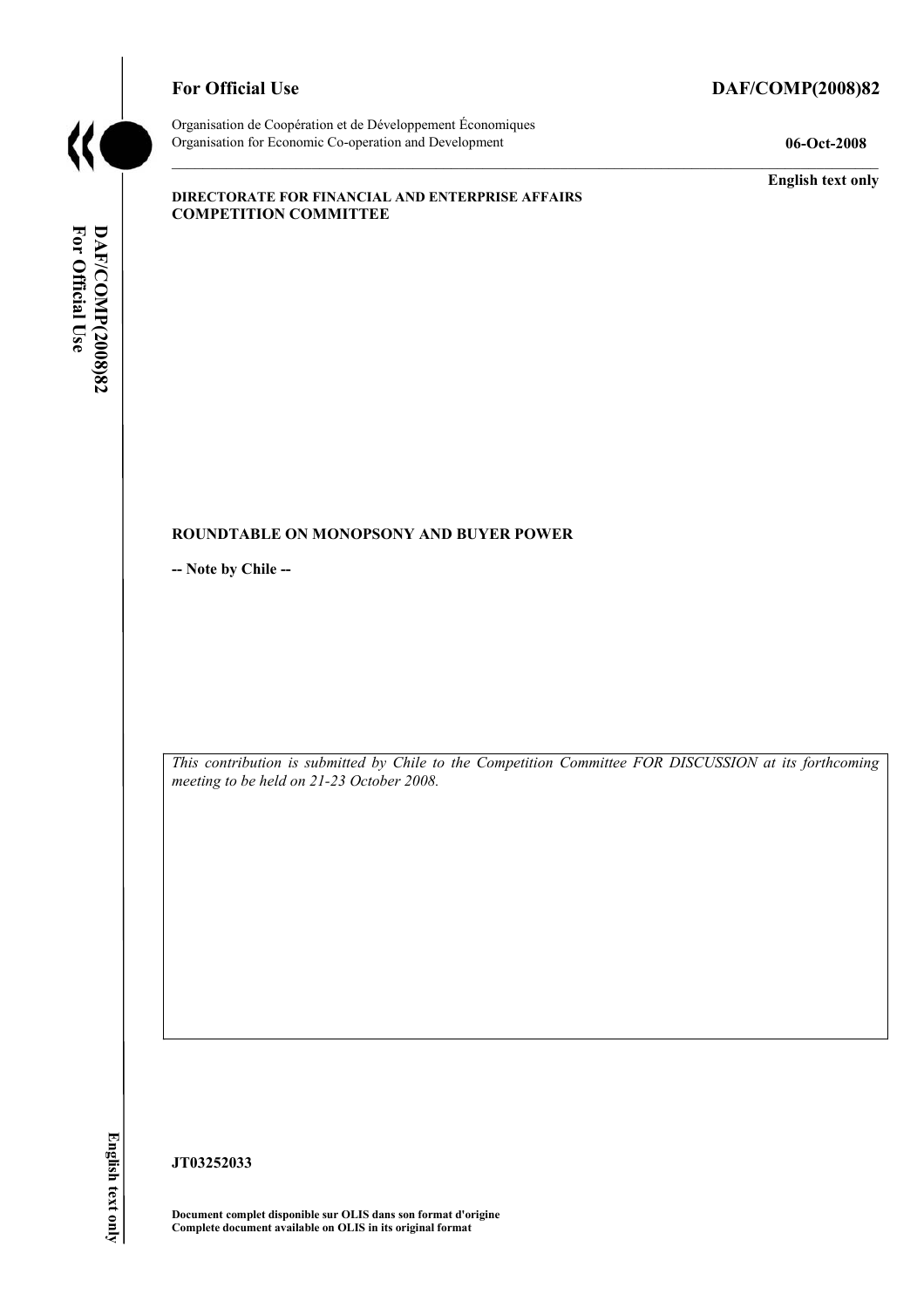#### DAF/COMP(2008)82

1. Competition law in Chile underwent a major modification during 2004 as its Competition Act (DL 211) was subject to one of its most important amendments.<sup>1</sup> Until then the decisional powers to enforce the Competition Act fell upon different administrative<sup>2</sup> and quasi-judicial<sup>3</sup> bodies. The amendments established a sole competition tribunal, the *Tribunal de Defensa de la Libre Competencia*  (TDLC), a highly specialised body, judiciary in nature, and integrated by five expert judges -competition lawyers and economists-, totally independent from the executive. The work of the new tribunal has featured high technical standards, while shortening the length of procedures, also enhancing transparency and independency.

2. It is worth mentioning that before the 2004 amendments of the DL 211, unfair competition cases belonged to the jurisdiction of the competition authorities. After the 2004 reforms, unfair competition cases are no longer under the TDLC's jurisdiction,<sup>4</sup> unless the FNE decides to bring a claim, after private redress procedures before civil courts are terminated, and previous consideration to the seriousness of the conduct is given by the agency. $5$ 

3. The abovementioned reforms on unfair competition may help to understand the transition in the competition authorities' approach to buying market power, from a more legal and pro-competitor view (economic dependence) towards an economic oriented and pro-competition conception, based on monopsony theory and welfare effects.

4. Indeed, different forms of exercising buyer power have been assessed in a number of decisions by the competition tribunal. The main decisions thoroughly addressing buying power have referred to supermarkets chains or large retailers, and are related either to abuse of dominance or mergers which could create the risk of abuse. These cases will be analysed below.<sup>6</sup>

#### **1. Supermarket abuse of dominant position case I (2004)**<sup>7</sup>

5. In mid 2003 *Cencosud*, the second largest supermarket chain, acquired Santa Isabel, another relevant agent in the supermarket business. After the acquisition, *Cencosud* confirmed that Santa Isabel had a large debt with most of its suppliers, and sent a letter to all of them requesting a financial contribution. Upon receiving the contribution Santa Isabel would pay off its debt and begin in a financially sound position its market performance as part of the *Cencosud* group.

<sup>|&</sup>lt;br>|<br>| Law 19.911 of 2004.

<sup>2</sup> The "*Comisiones Preventivas*" were administrative bodies –a central commission and several regional commissions- in charge of the issuance of preventive injunctions and recommendations.

<sup>3</sup> The "*Comisión Resolutiva"* was a quasi-judicial body that decided on antitrust matters with adjudicative powers.

<sup>4</sup> Since Law 20.069 on Unfair Competition Practices was enacted on February 2007 unfair competition is under civil jurisdiction for private parties seeking damage compensation.

<sup>5</sup> In the wording of art. 3 c) of DL 211, *competition practices aimed at attaining, increasing or maintaining a dominant position.*

<sup>6</sup> There have been other cases, which in theory involved more pure forms of monopsonies or oligopsonies, but were dismissed on considerations that did not include a thorough analysis of buying power: Decision N°7/2004 of May,8, 2004 involved an alleged buying cartel in an oligopsonic milk market which was accused of geographic market allocation and price collusion in several regions of the country. The accusations were dismissed; and Decision  $N^{\circ}$  27/2005 of August 23, 2005, in which IANSA, Chile's biggest buyer of sugar beet and largest sugar producer, was accused by a suppliers' association of abuse in order to maintain its dominance over the sugar market.

<sup>7</sup> Resolution N° 720 of the *Comisión Resolutiva* of January 23, 2004.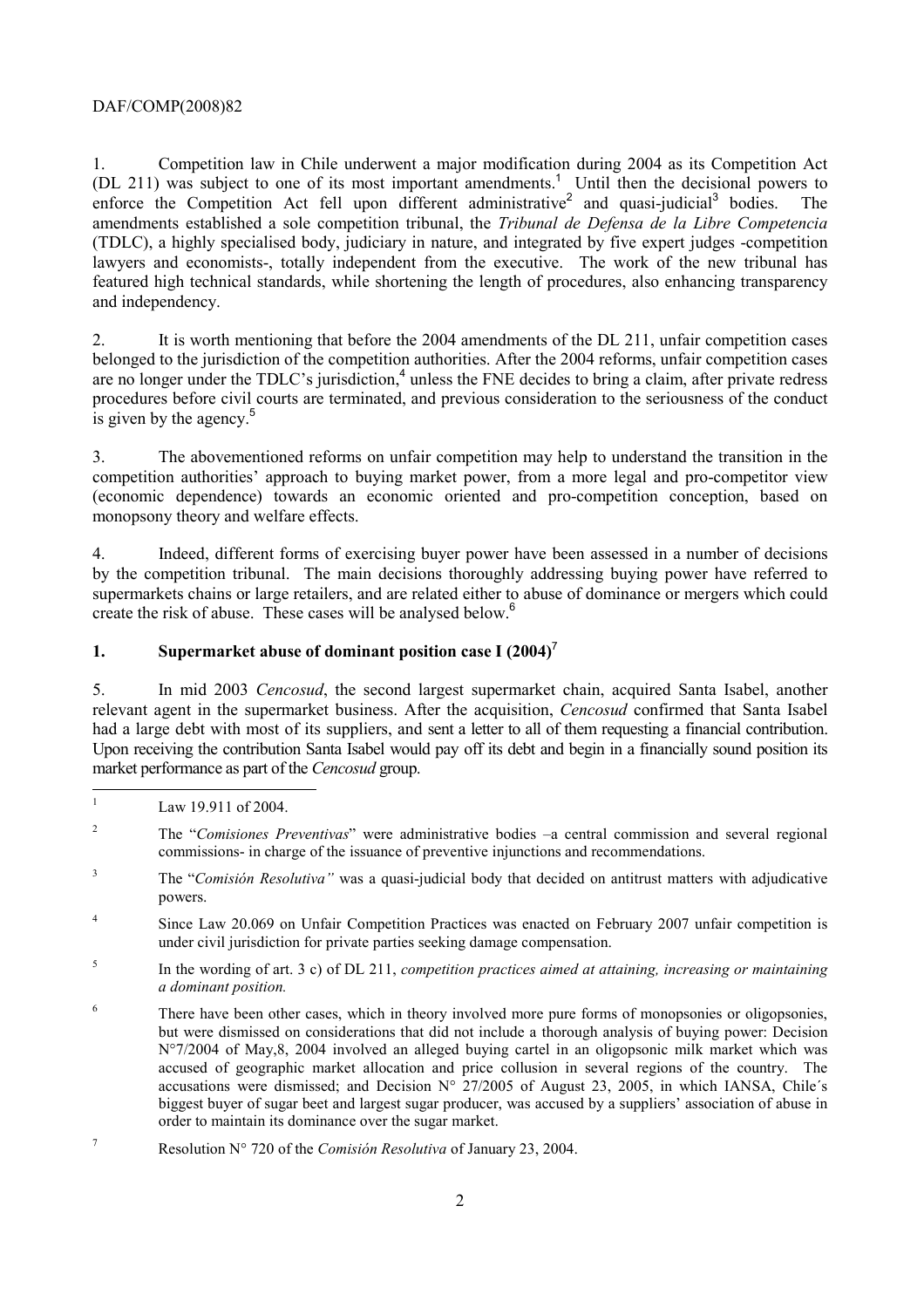6. This financial contribution was established as a discount of 5% on the outstanding debt of Santa Isabel with each of the involved suppliers. The letter was signed by the company's CEO, emphasising that after the acquisition *Cencosud* would control 20% of the supermarket business in the country, thus highlighting its share and market power.

7. The National Economic Prosecutor pressed charges against Santa Isabel -now controlled by *Cencosud*- for abusing its dominant position in regard to its suppliers based upon its request to fulfil the debt discount.

8. Although accounting for *Cencosud's* market share (20%), the *Comisión Resolutiva* (the predecessor of the TDLC) held that such market participation was not enough to release *Cencosud* of its responsibility. Considering the particularity and importance of supermarket distribution for suppliers, the Commission stated that Santa Isabel indeed held and could exercise market power. Proof of this was the fact that Santa Isabel was bold enough to make its request, quite certain that the suppliers would bend to it, regardless that its market share (considering *Cencosud's* overall participation as a holding) was not the highest one. In so doing the firm was abusing its market power as the second most important supermarket group. The Commission found Santa Isabel guilty of abuse and was fined.

9. In this case the buying power was defined on the grounds of the suppliers' economic dependence on the supermarket distribution channel, and not upon the effective existence of monopsony, oligopsony, or bargaining power.

## **2. Supermarket abuse of dominant position case II (2004)**<sup>8</sup>

10. The association of large suppliers (AGIP) requested the TDLC to sanction the two largest domestic supermarket chains (*Cencosud* and D&S) for abusing their dominant position through a series of conducts, such as charging suppliers the costs of retail sales discounts or unilaterally changing contract terms.

11. The TDLC's analysis of buying power stated that in this case the strong dependence that a large number of suppliers had upon the distribution channel of supermarkets could constitute market power. As such, the TDLC considered that buying power was determined by the economic dependence of suppliers *vis-à-vis* the distribution channels controlled by the leading supermarkets, and ordered some injunctive measures.

12. In the same decision the TDLC dismissed the supermarkets´ allegations that they were exercising their market power only to countervail the dominant position held by big suppliers, many of which were large transnational companies.

13. The TDLC also stated that using market power to reduce payments to suppliers has the same effects as using a dominant position to increase sale prices. As such, the abusive use of a dominant position (on the buying side) can result in the variation of prices, reducing quantity produced and society's welfare as a whole.

14. Given that a more economic approach was followed in this case, economic dependence was a determinant factor.

8

Decision  $N^{\circ}9$  issued by the TDLC in October 5, 2004,.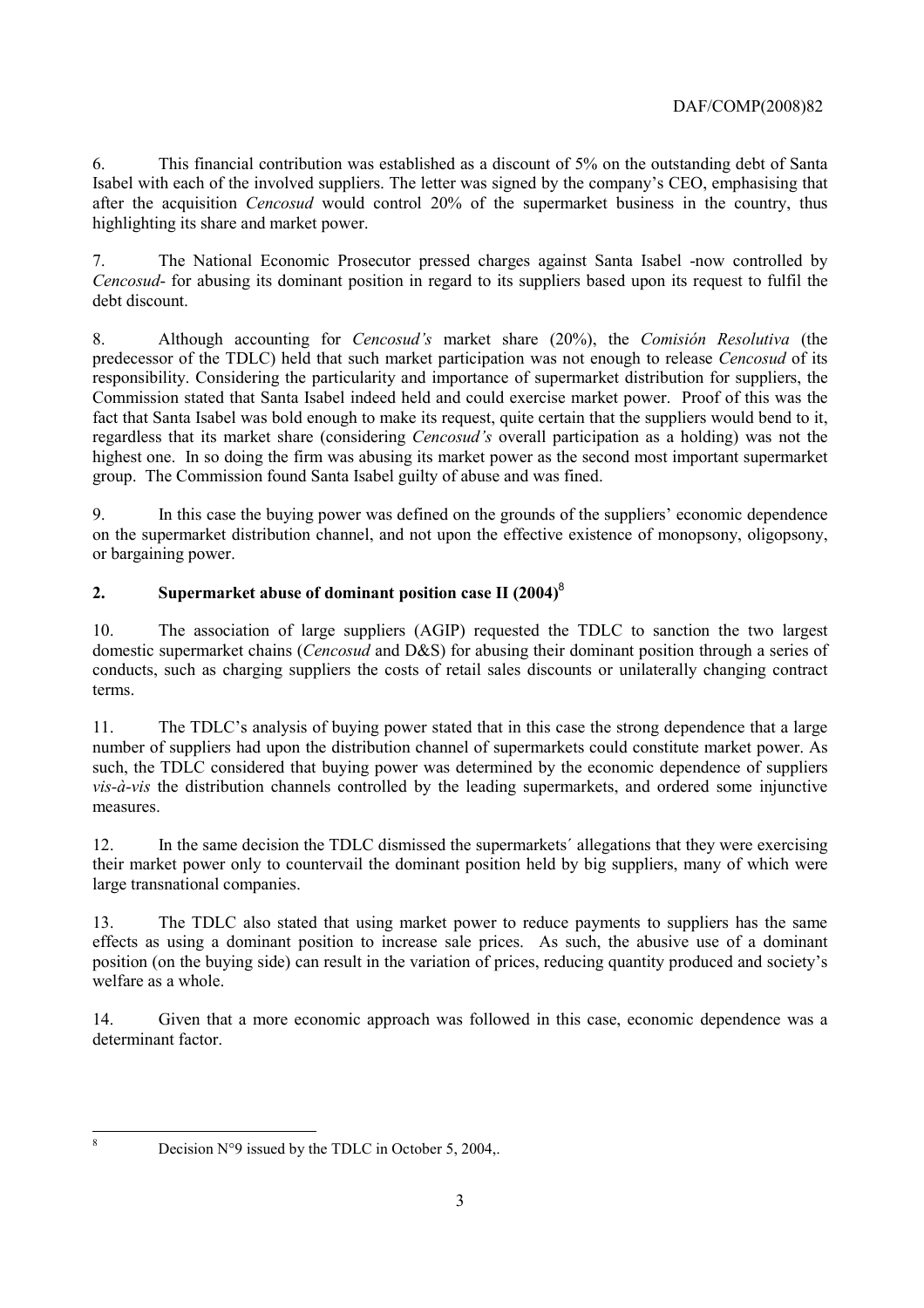## DAF/COMP(2008)82

# **3. Supermarket concentration case (2008)**<sup>9</sup>

15. By mid 2006 the FNE requested the TDLC an injunction to freeze the buying spree in which the two main supermarkets chains had engaged. According to the FNE, by means of organic growth but mainly through an aggressive strategy of acquiring its competitors, D&S and *Cencosud* were reducing the number of players in the market, eliminating competition and trying to generate barriers to entry in the supermarket downstream relevant markets. All this affected the relationships between supermarkets and their trading partners, both 'up-stream' (with suppliers) as well as 'down-steam' (with customers), generating the risk of abuse of their dominant position in both of them.

16. The FNE position highlighted that the assessment of supermarkets' upstream market power depends critically on the definition of downstream relevant markets, showing empirically this intrinsic relationship between downstream dominance over a well-defined relevant market and the risks of abuse of buying power. The FNE also emphasised that these firms had been involved in former abuses of dominance and had been sanctioned for it. Not just suppliers but consumers and competitors would also be at risk.

17. The TDLC analysed the relationship between the supermarkets and the suppliers for a proper assessment of the risk of possible abusive behaviours by the supermarkets.

18. In this case the TDCL analysis of the buying power steers slightly away from the economic dependence analysis which had predominated so far. Here, the buying power is associated with the creation of entry barriers, the increased integration of the retail sector and the importance of the supermarkets as a distribution channel. According to the TDLC, as long as supermarkets buy their competitors, the importance of the distribution channel increases and so do entry barriers to the market. But the decision also states that this conduct (acquiring competitors) may have negative effects for competition only in situations where such strategy has a non-transitory effect on the aggregate supply, be it through the reduction of total output, the increase in prices or the reduction of investments in innovation and development of new products.

19. This last condition is new in the analysis of buying power performed by the TDLC and sets a stricter economic approach to that conduct.

20. Before the matter was resolved by the TDLC, the FNE reached a settlement with D&S, one of the two defendants. The final TDLC's decision ordered the other defendant, *Cencosud*, to consult the TDLC further supermarket acquisitions and did not approve the agency's request to establish certain rules for the relations between supermarkets and its suppliers. *Cencosud* appealed the decision, but the Supreme Court, acting *ex officio*, called upon the parties to reach a settlement in the same direction as was signed with D&S. An agreement was reached before the matter was finally decided.

21. The settlements were similar in nature and, as explained, had the main purpose of establishing standardised supply conditions governing the relationship between leading supermarket chains and suppliers and, ultimately, to prevent any possible abuse of the dominant position the supermarkets held. One aspect worth noting is that in both settlements the suppliers were categorised as large scale suppliers and small scale suppliers (SMEs). Small scale suppliers have a series of additional safeguards vis-à-vis regular suppliers, since it was considered as unlikely that negotiations between supermarkets and regular suppliers would lead to abusive or inefficient outcomes.

 9

Decision N°65/2008 issued by the TDLC (May 8, 2008).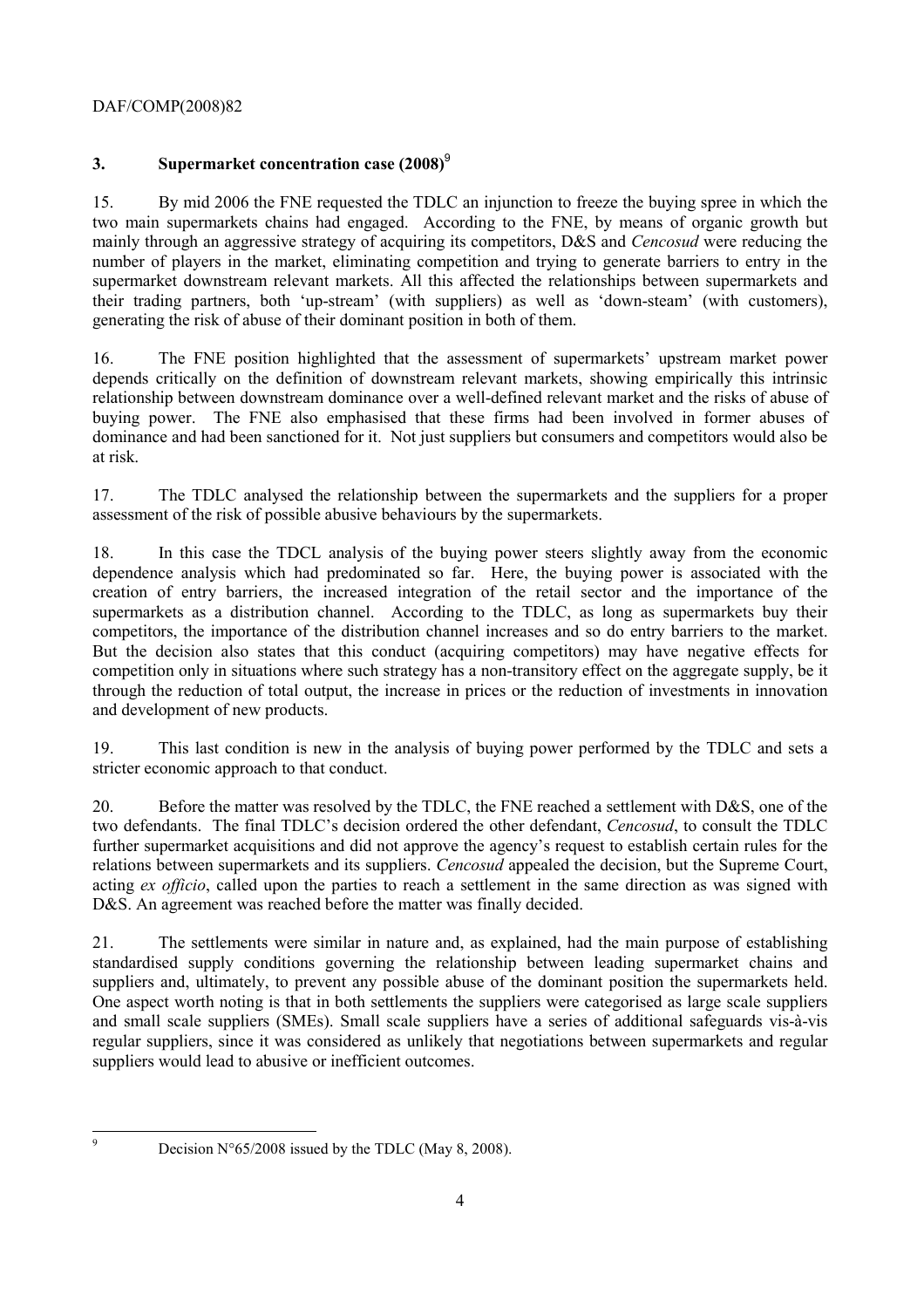# **4. Joint Abuse of Market Power and Collusion Case (2008)**<sup>10</sup>

22. This is a case which was recently reviewed by the Supreme Court and is one of the most important competition cases in the last years. On April 2006 *Banco de Chile*, one of Chile´s largest banks, was ready to hold a "technological fair" for its accountholders in which electronic and TV devices would be sold with the option of acquiring them with the Bank's credit cards and special credit conditions. Given that one of the main goods for sale were plasma TV sets, the case came to be informally known as "The Plasma War". For those purposes the bank invited the most important suppliers of electric, electronic and computer devices to offer their products and signed a contract with most of them. Since *Banco de Chile* was a leading Bank this occasion was also favourable for different brands to show their best products.

23. *Falabella* and *Paris*, two of the largest retailers in the country, considered that the offer by different suppliers in this technological fair was a menace to their own business and demanded them not to participate threatening to boycott their products in the retailing business should they not comply.

24. As a result of the serious pressures from the two retail companies, the technological fair, which had already been publicised in newspapers and among the accountholders of the bank, suddenly failed. Most of the suppliers called the bank withdrawing their attendance. The FNE and consecutively the bank filed charges against *Falabella* and Paris for abusing their dominant position and colluding.

25. In analysing *Falabella* and *Paris'* market power, the TDLC concluded that the sole fact of these two companies achieving their goal (the cancellation of the technological fair) was sufficient proof that, at least at that time and jointly, both firms had market power which they could abuse of. It held, too, that market power was precisely related to the capacity of the market agent to influence the prices or decisions of another agent, which, had it not been for that market power, would have acted independently.

26. The Supreme Court upheld the TDLC's decision and supported the arguments stated when determining buying power. The approval of the decision was historical because until then the highest Court had overturned a number of TDLC' decisions regarding collusion.

# **5. Retail Merger Case (2008)**<sup>11</sup>

27. In mid 2007 one of the largest supermarket chains (D&S) and one of the leading retailers (*Falabella*) disclosed their intention of engaging in a merger and initiated a requested approval before the TDLC.<sup>12</sup> The TDLC issued its decision early this year, which has come to be the most important antitrust case since the creation of the competition tribunal. Considering that both companies participated in different markets, such as supermarkets, large retail distribution, credit cards, real estate and insurance, the case was decided upon the concept of 'integrated retail'-. After a long and thorough analysis the TDLC did not approve the merger, arguing mainly that it would mean a significant risk of future abusive conducts.

28. The analysis of market power and specifically both companies' buying power confirmed past decisions of the TDLC. Even though both firms' market shares in supermarkets and large retail distribution was not significantly high, the TDLC confirmed its position that these distribution channels

 $10<sup>10</sup>$ Decision  $N^{\circ}$  63/2008 issued by the TDLC (April 10, 2008).

<sup>&</sup>lt;sup>11</sup> Decision N°24/2008, issued by the TDLC on January 31, 2008.

<sup>&</sup>lt;sup>12</sup> The Competition Act does not make pre-merger notifications mandatory, and so mergers may be reviewed by the TDLC on the grounds that mergers may prevent, restrain or obstruct free competition as established in article 3 of DL 211. Private parties may also initiate a non-adversarial procedure as regulated in articles 18 N°2 and 31 of the DL 211, in order to obtain a decision of the TDLC for the approval a merger.